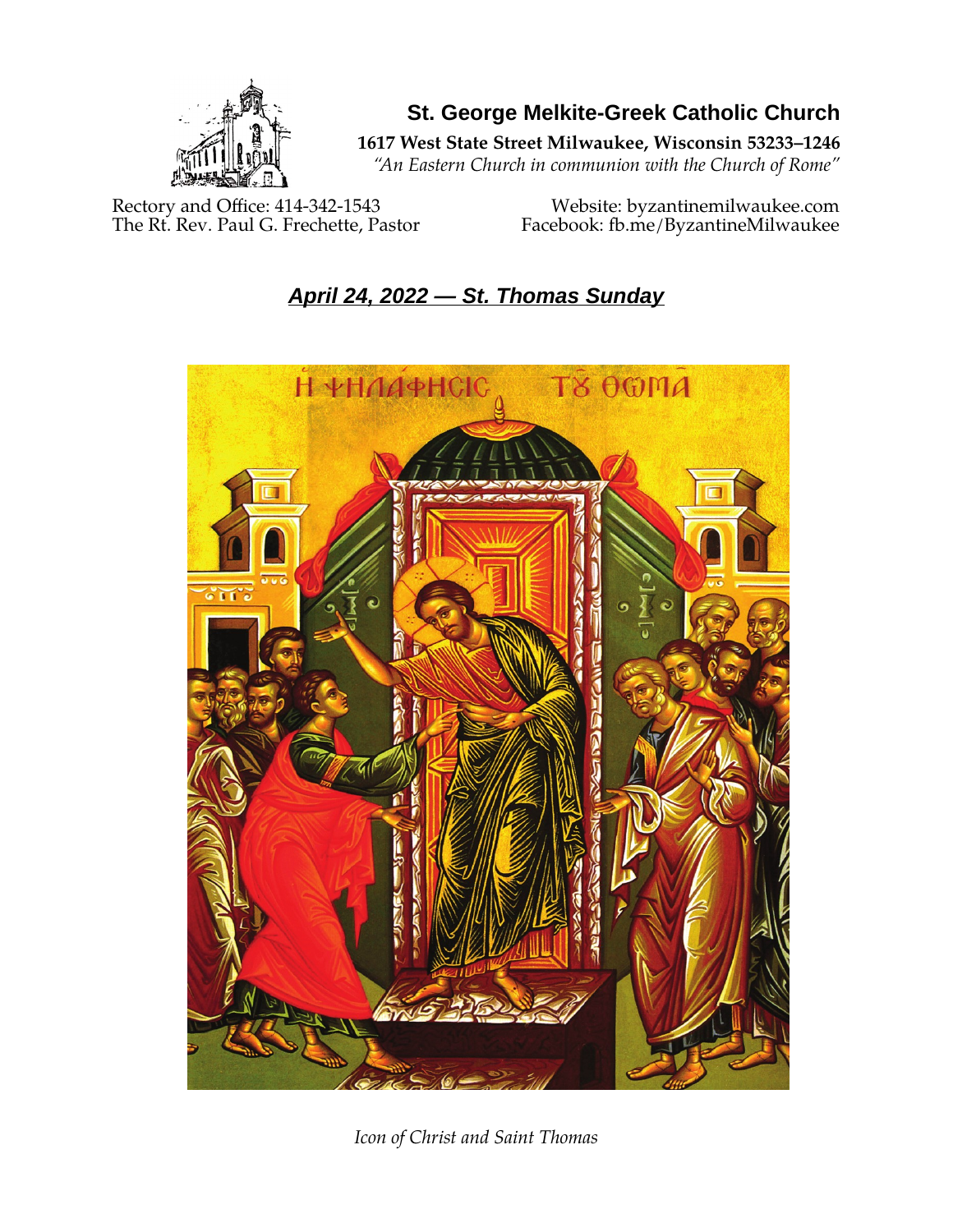April 24, 2022 — St. Thomas Sunday

## **St. George Melkite-Greek Catholic Church**

**1617 West State Street Milwaukee, Wisconsin 53233–1246**

*"An Eastern Church in communion with the Church of Rome"* Rectory and Office: 414-342-1543 Website: [byzantinemilwaukee.com](https://byzantinemilwaukee.com/)

The Rt. Rev. Paul G. Frechette, Pastor Facebook: fb.me/ByzantineMilwaukee

# *Divine Liturgy*

*After Liturgy:* One-year Memorial for Ann Rebholz

*Livestreams and recordings of services on the parish's Facebook page: [facebook.com/pg/Byzan](https://www.facebook.com/pg/ByzantineMilwaukee/videos/)[tineMilwaukee/videos/.](https://www.facebook.com/pg/ByzantineMilwaukee/videos/) An account is not needed.*

**Intention:** Happy and eternal repose of the soul of KEN Skogen Reeson (req. by Jan Taylor)

#### **Hymns**

**Troparion of Pascha:** Christ is risen from the dead and by His death He has trampled upon death; and has given life to those who were in the tomb.

*Christos anesti ek nekron thanato thanaton patissas; kai tis en tis mnimassis zoin charisamenos.* (Greek)

*Al Meseehu qam im bainil amwat wa wati al mawt a bil mawat; Wa wahhab el hayat li ladeena fil kubur.* (Arabic)

**Troparion of St. Thomas:** While the tomb was sealed You shone forth from it, O Christ our Life, and while the doors remained closed, You stood among your Disciples, O Resurrection of all, and through them You restored a new spirit in us according to your great Mercy.

**Kontakion of Pascha:** Though You went down in the tomb, O immortal One, You overthrew the power of Hades and rose victorious, O Christ God. You greeted the ointment bearing women, saying "Rejoice!" You gave peace to Your apostles, and to those who had Fallen resurrection.

**Hirmos:** O shining light, Mother of God, honorable without compare; you are higher in dignity than any other human being. We magnify you with hymns.

**Kinonika:** Exalt the Lord, O Jerusalem! Praise your God, Zion! Alleluia!

Receive the Body of Christ and drink from the Source of Immortality! Alleluia!

**Prokimenon:** Great is our Lord, and great is his power, and to his wisdom there is no limit.

*Stichon:* Praise the Lord, for he is good, for his mercy endures forever.

#### **Apostolic Reading:** Acts 5:12-20

In those days by the hands of the apostles many signs and wonders were done among the people (and with one accord, they all would meet in Solomon's portico; but of the rest, no one dared to associate with them, yet the people made much of them. And the multitude of men and women who believed in the Lord contin-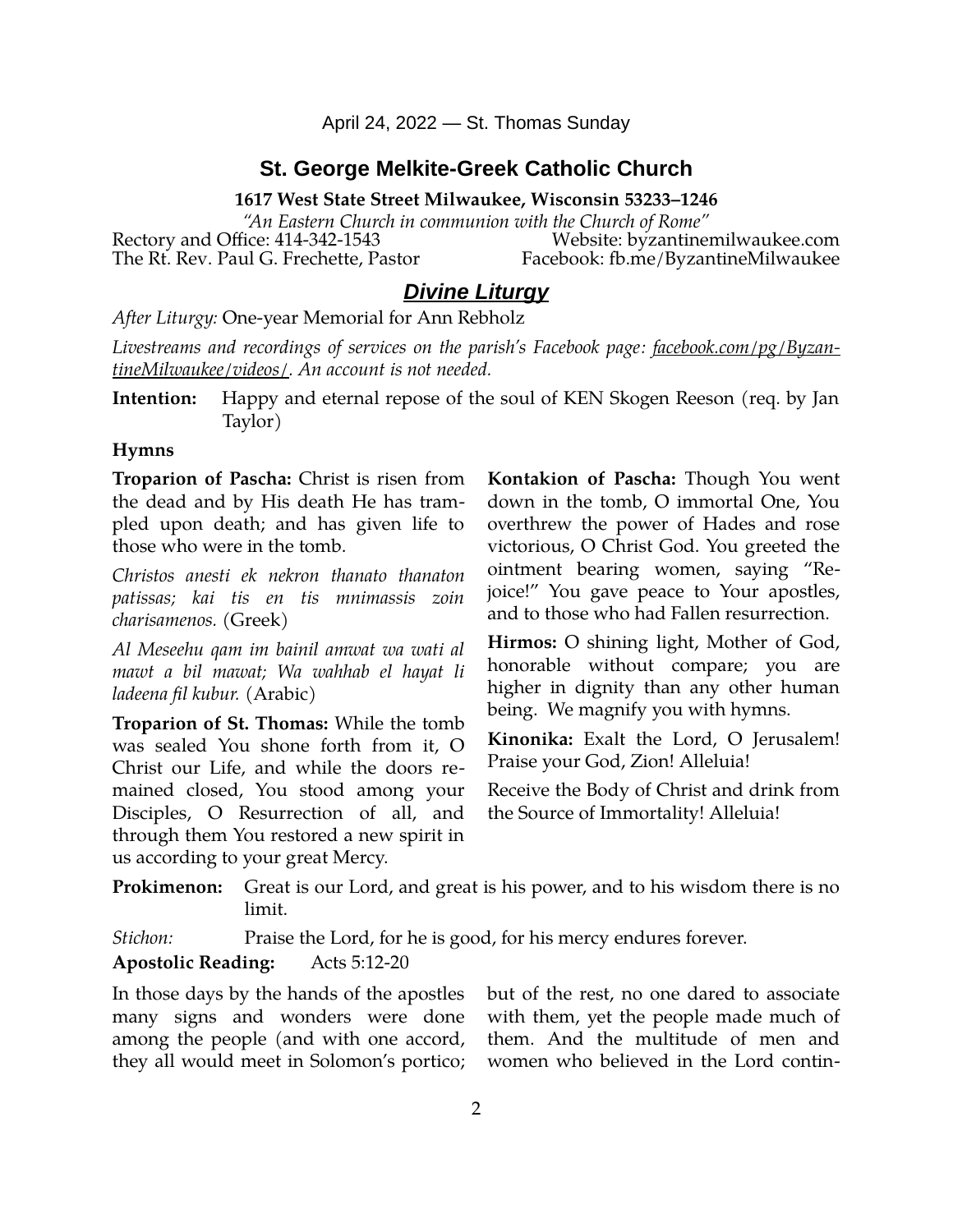#### April 24, 2022 — St. Thomas Sunday

ued to increase), so that they carried the sick into the streets and laid them on beds and pallets, in order that, as Peter went by, at least his shadow would fall upon some of them. And crowds also came to Jerusalem from neighboring towns, and they brought the sick and those afflicted with unclean spirits — and all of them were healed.

But the High Priest rose up, and all his supporters (that is, the members of the Sadducean sect), and being filled with hatred, they laid their hands upon the apostles and threw them into the public jail. But during the night, an angel of the Lord opened the doors of the prison, and led them out, saying: "Go, and standing in the temple, speak to the people all the words of this life."

**Alleluia:** Come, let us rejoice in the Lord, let us sing gladly to God our Savior!

*Stichon:* For the Lord is a great God, and a great King above all gods.

**Gospel:** "Peace to you! Be not unbelieving", Jn 20:19-31

When it was late, that same day, the first of the week, though the doors where the disciples gathered had been closed for fear of the Jews, Jesus came and stood in the midst and said to them, "Peace be to you!" And when he had said this, he showed them his hands and his side. The disciples therefore rejoiced at the sight of the Lord. Jesus said to them again, "Peace be to you! As the Father has sent me, I also send you." When he had said this, he breathed upon them, and said to them, "Receive the Holy Spirit; whose sins you shall forgive, they are forgiven them; and whose sins you shall retain, they are retained." Now Thomas, one of the Twelve, called the Twin, was not with them when Jesus came. The other disciples therefore said to him, "We have seen the Lord." But he said to them, "Unless I see in his hands the print of the nails, and put my finger into

the place of the nails, and put my hand into his side I will not believe." And after eight days, his disciples were again inside, and Thomas with them. Jesus came, the doors being closed, and stood in their midst, and said, "Peace be to you!" Then he said to Thomas. "Bring here your finger, and see my hands; and bring here your hand, and put it into my side; and be not unbelieving, but believing." Thomas answered and said to him, "My Lord and my God!" Jesus said to him, "Because you have seen me, Thomas, you have believed. Blessed are those who have not seen, and yet have believed." Many other signs also Jesus worked in the sight of his disciples, which are not written in this book. But these are written that you may believe that Jesus is the Christ, the Son of God, and that believing you may have life in his name.

#### **Paschal Greeting**

The Paschal greeting is a custom among Eastern Christians, consisting of a greeting and response. Instead of "hello" or its equivalent, one is to greet another person with "Christ is risen!" The response is "He is truly risen!" This greeting is used during liturgical ser-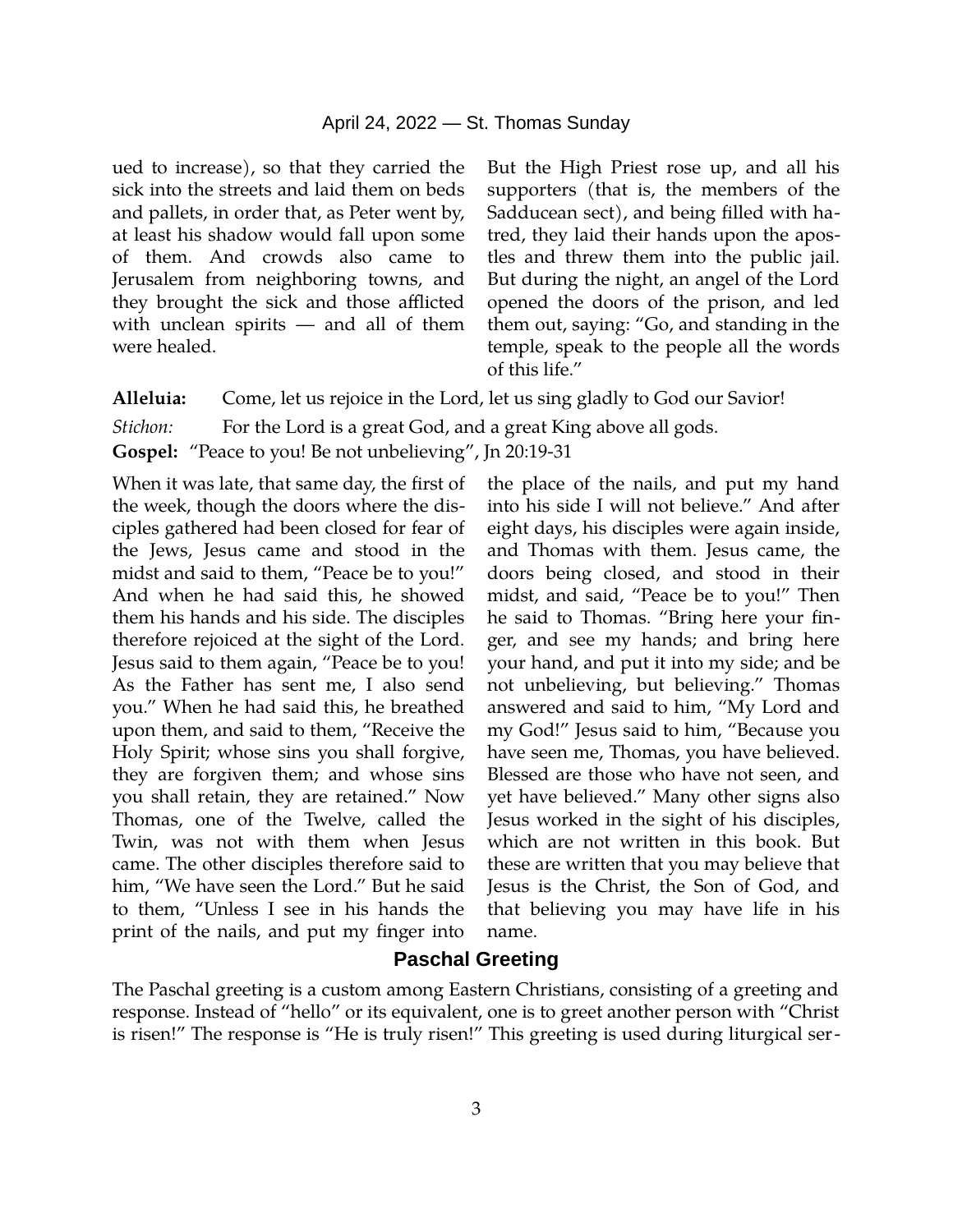#### April 24, 2022 — St. Thomas Sunday

vices and informally at other times, starting with the feast of Pascha and lasting until Ascension, the period known as Paschaltide:

| English         | Christ is risen! He is truly risen!  |
|-----------------|--------------------------------------|
| Greek           | Christos Anesti! Alithos Anesti!     |
| Arabic          | Al-Maseehu Qam! Haqqan Qam!          |
| Church Slavonic | Hristos voskrese! Voistinu voskrese! |

#### **Stewardship**

Last Sunday: candles=\$15.00; donations=\$400.00; ordinary collections=\$614.00. Donations last month via PayPal: \$420.00. Thanks for your generosity!

Owed to eparchy (assessment, retirement and medical insurance; last updated March 12, 2022): \$38,361

Want to automate donations? One-time or monthly payments via **PayPal**: [byzantinemil](https://byzantinemilwaukee.com/donate/)[waukee.com/donate.](https://byzantinemilwaukee.com/donate/) Use your bank's **online billpay** (payee information): St. George's Syrian Congregation · 1617 W State St · Milwaukee, WI 53233-1246; phone: (414) 342- 1543; email: [info@byzantinemilwaukee.com](mailto:info@byzantinemilwaukee.com).

## **Prayer List**

Please remember—All those who are sick and in need: Alice Herro\*, Nick Langenfeld, Barb Moden (sister of Jan Taylor), Eva Nora (niece of the Noras), Bob Peterson, Joe Radanovich, the Rebholz family, Eva Saseen (Theresa and Janelle Herro's niece), Jan Taylor, Kathy Tomaz, John Zambo and Kathy Zambo. For those we have been asked to pray for: Justin & Krysten Hager (Jan Taylor) and Carl Wallenmeyer (Jan Taylor).

\* Please particularly remember Alice Herro who has been having health issues recently.

## **Schedule for This Week**

| Monday:   | Apostle Mark the Evangelist |
|-----------|-----------------------------|
| Saturday: | Leave-taking of St. Thomas  |
| Sunday:   | Third Sunday of Easter      |
|           | 10:30am Divine Liturgy      |

**Congratulations and Happy Birthday** to Alice Herro (4/24), Theresa Al Abdulraheem (4/26), Kathleen Roxas (4/26), Krystia Nora (4/27), Giorgio Roxas (4/27) and Ana-Cecilia Roxas (4/30). May God grant you many years!

## **[COVID-19](mailto:j1ordan2000@yahoo.com)**

According to the Milwaukee Health Department, the best way to stop the community spread of COVID-19 is to take preventative action to protect yourself and others:

• Get a COVID-19 vaccine as soon as you can [\(city.milwaukee.gov/CovidVax\)](https://city.milwaukee.gov/CovidVax). Vaccines are safe and readily available at walk-in clinics throughout the community for anyone over the age of 12 years old.